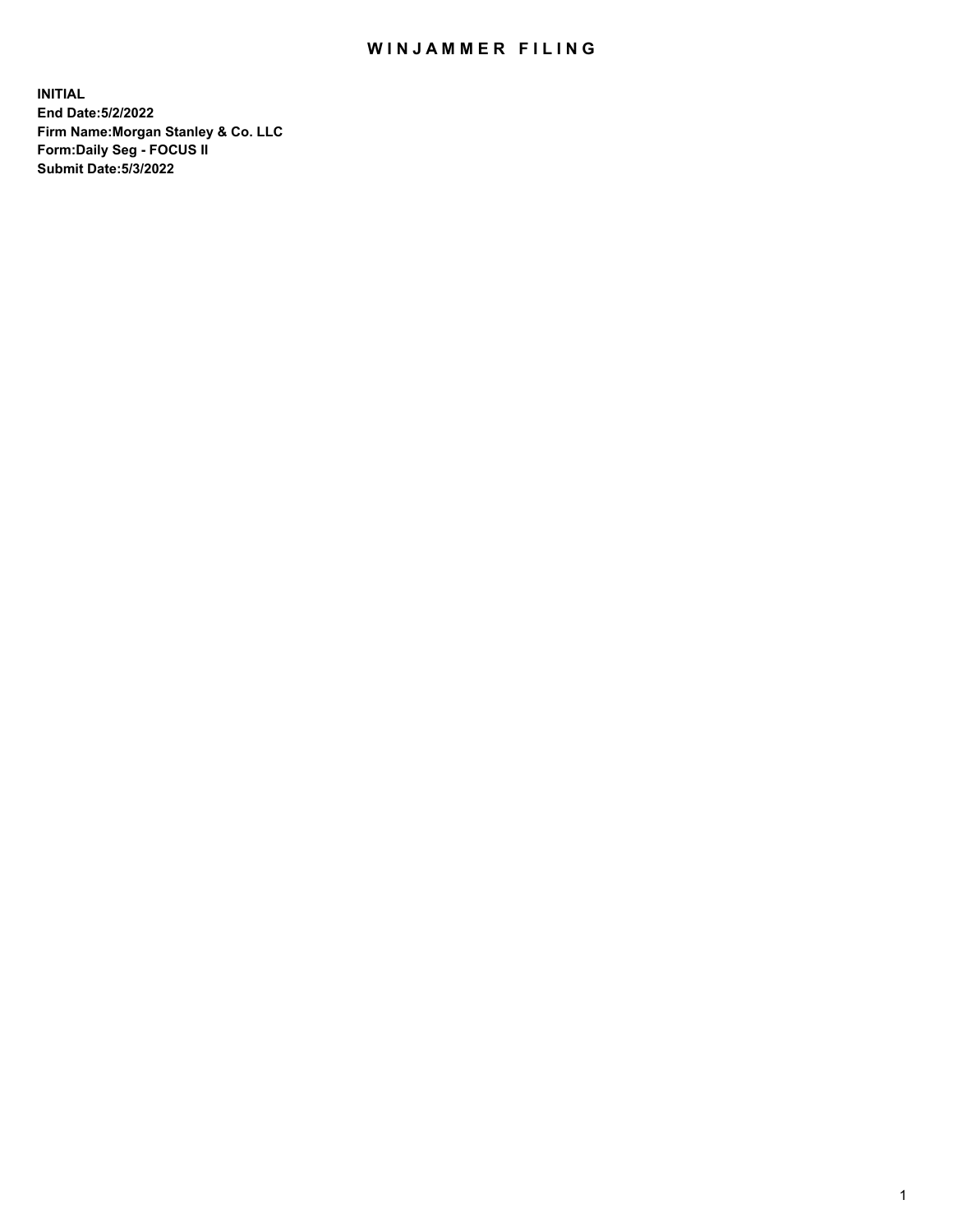**INITIAL End Date:5/2/2022 Firm Name:Morgan Stanley & Co. LLC Form:Daily Seg - FOCUS II Submit Date:5/3/2022 Daily Segregation - Cover Page**

| Name of Company                                                                                                                                                                                                                                                                                                               | Morgan Stanley & Co. LLC                                                     |
|-------------------------------------------------------------------------------------------------------------------------------------------------------------------------------------------------------------------------------------------------------------------------------------------------------------------------------|------------------------------------------------------------------------------|
| <b>Contact Name</b>                                                                                                                                                                                                                                                                                                           | <b>Ikram Shah</b>                                                            |
| <b>Contact Phone Number</b>                                                                                                                                                                                                                                                                                                   | 212-276-0963                                                                 |
| <b>Contact Email Address</b>                                                                                                                                                                                                                                                                                                  | Ikram.shah@morganstanley.com                                                 |
| FCM's Customer Segregated Funds Residual Interest Target (choose one):<br>a. Minimum dollar amount: ; or<br>b. Minimum percentage of customer segregated funds required:% ; or<br>c. Dollar amount range between: and; or<br>d. Percentage range of customer segregated funds required between: % and %.                      | 235,000,000<br><u>0</u><br><u>00</u><br>0 Q                                  |
| FCM's Customer Secured Amount Funds Residual Interest Target (choose one):<br>a. Minimum dollar amount: ; or<br>b. Minimum percentage of customer secured funds required:%; or<br>c. Dollar amount range between: and; or<br>d. Percentage range of customer secured funds required between:% and%.                           | 140,000,000<br><u>0</u><br>$\underline{0}$ $\underline{0}$<br>0 <sup>0</sup> |
| FCM's Cleared Swaps Customer Collateral Residual Interest Target (choose one):<br>a. Minimum dollar amount: ; or<br>b. Minimum percentage of cleared swaps customer collateral required:%; or<br>c. Dollar amount range between: and; or<br>d. Percentage range of cleared swaps customer collateral required between:% and%. | 92,000,000<br><u>0</u><br><u>00</u><br>00                                    |

Attach supporting documents CH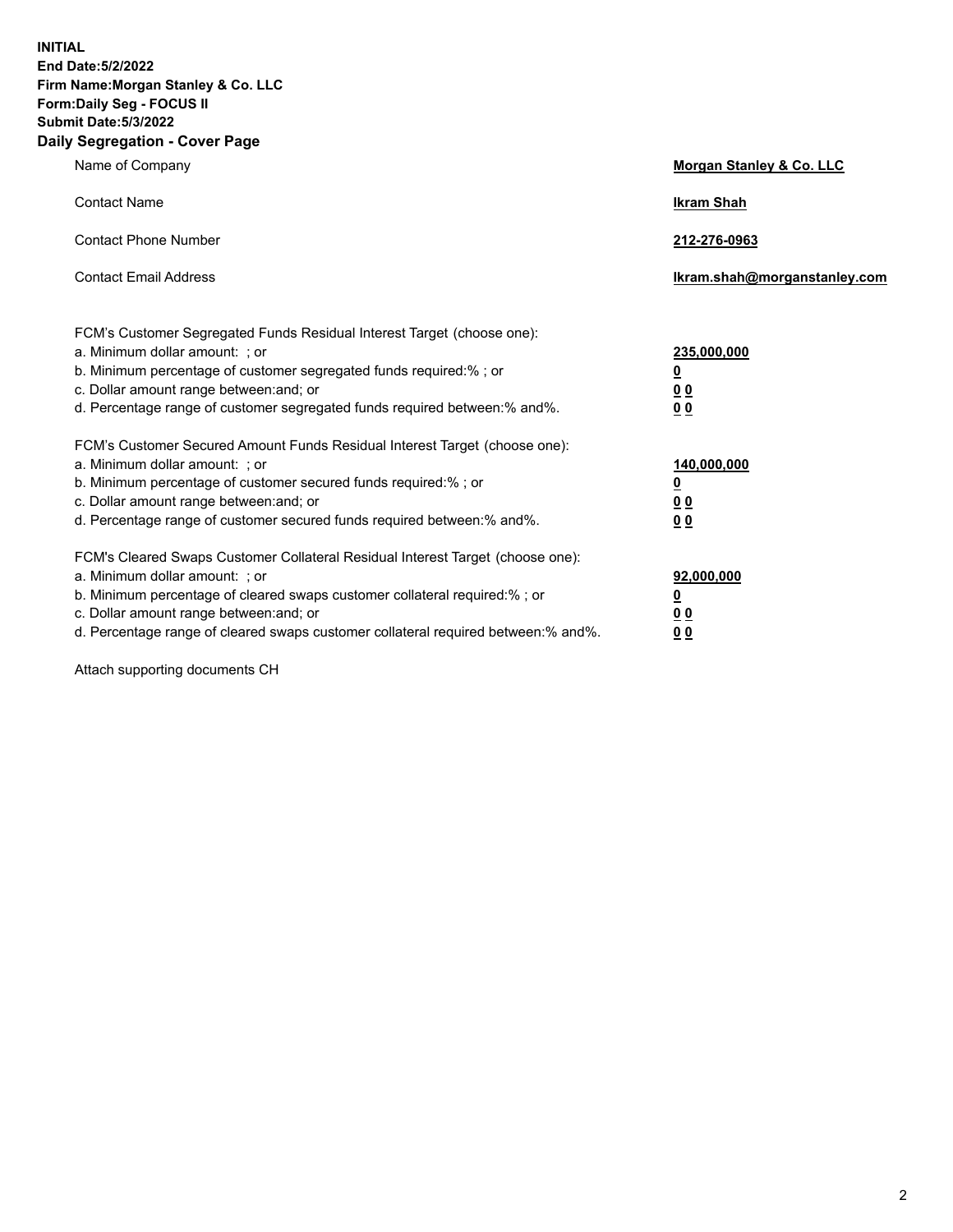|          | <b>INITIAL</b><br>End Date: 5/2/2022<br>Firm Name: Morgan Stanley & Co. LLC<br>Form: Daily Seg - FOCUS II<br><b>Submit Date: 5/3/2022</b><br><b>Daily Segregation - Secured Amounts</b>                                                            |                                                                                                                                           |
|----------|----------------------------------------------------------------------------------------------------------------------------------------------------------------------------------------------------------------------------------------------------|-------------------------------------------------------------------------------------------------------------------------------------------|
|          | Foreign Futures and Foreign Options Secured Amounts<br>Amount required to be set aside pursuant to law, rule or regulation of a foreign<br>government or a rule of a self-regulatory organization authorized thereunder                            | $0$ [7305]                                                                                                                                |
| 1.       | Net ledger balance - Foreign Futures and Foreign Option Trading - All Customers<br>A. Cash<br>B. Securities (at market)                                                                                                                            | 5,108,522,720 [7315]<br>2,542,435,579 [7317]                                                                                              |
| 2.<br>3. | Net unrealized profit (loss) in open futures contracts traded on a foreign board of trade<br>Exchange traded options<br>a. Market value of open option contracts purchased on a foreign board of trade                                             | 1,534,682,277 [7325]<br>39,341,070 [7335]                                                                                                 |
| 4.       | b. Market value of open contracts granted (sold) on a foreign board of trade<br>Net equity (deficit) (add lines 1. 2. and 3.)                                                                                                                      | -23,757,647 [7337]<br>9,201,223,999 [7345]                                                                                                |
| 5.       | Account liquidating to a deficit and account with a debit balances - gross amount<br>Less: amount offset by customer owned securities                                                                                                              | 75,283,934 [7351]<br>-72,590,928 [7352] 2,693,006<br>[7354]                                                                               |
| 6.       | Amount required to be set aside as the secured amount - Net Liquidating Equity<br>Method (add lines 4 and 5)                                                                                                                                       | 9,203,917,005 [7355]                                                                                                                      |
| 7.       | Greater of amount required to be set aside pursuant to foreign jurisdiction (above) or line<br>6.<br>FUNDS DEPOSITED IN SEPARATE REGULATION 30.7 ACCOUNTS                                                                                          | 9,203,917,005 [7360]                                                                                                                      |
| 1.       | Cash in banks<br>A. Banks located in the United States<br>B. Other banks qualified under Regulation 30.7                                                                                                                                           | 269,700,060 [7500]<br>136,893,962 [7520] 406,594,022                                                                                      |
| 2.       | <b>Securities</b><br>A. In safekeeping with banks located in the United States                                                                                                                                                                     | [7530]                                                                                                                                    |
|          | B. In safekeeping with other banks qualified under Regulation 30.7                                                                                                                                                                                 | 1,399,066,836 [7540]<br>93,571,523 [7560] 1,492,638,359<br>[7570]                                                                         |
| 3.       | Equities with registered futures commission merchants<br>A. Cash<br><b>B.</b> Securities<br>C. Unrealized gain (loss) on open futures contracts<br>D. Value of long option contracts<br>E. Value of short option contracts                         | 29,929,648 [7580]<br><u>0</u> [7590]<br>5,999,081 [7600]<br>0 [7610]<br>0 [7615] 35,928,729 [7620]                                        |
| 4.       | Amounts held by clearing organizations of foreign boards of trade<br>A. Cash<br><b>B.</b> Securities<br>C. Amount due to (from) clearing organization - daily variation<br>D. Value of long option contracts<br>E. Value of short option contracts | $0$ [7640]<br>$0$ [7650]<br>$0$ [7660]<br>0 [7670]<br>0 [7675] 0 [7680]                                                                   |
| 5.       | Amounts held by members of foreign boards of trade<br>A. Cash<br><b>B.</b> Securities<br>C. Unrealized gain (loss) on open futures contracts<br>D. Value of long option contracts<br>E. Value of short option contracts                            | 4,889,884,959 [7700]<br>1,049,797,220 [7710]<br>1,528,683,195 [7720]<br>39,341,070 [7730]<br>-23,757,647 [7735] 7,483,948,797<br>$[7740]$ |
| 6.       | Amounts with other depositories designated by a foreign board of trade                                                                                                                                                                             | $0$ [7760]                                                                                                                                |
| 7.       | Segregated funds on hand                                                                                                                                                                                                                           | $0$ [7765]                                                                                                                                |
| 8.<br>9. | Total funds in separate section 30.7 accounts<br>Excess (deficiency) Set Aside for Secured Amount (subtract line 7 Secured Statement                                                                                                               | 9,419,109,907 [7770]<br>215,192,902 [7380]                                                                                                |

- Page 1 from Line 8) 10. Management Target Amount for Excess funds in separate section 30.7 accounts **140,000,000** [7780]
- 11. Excess (deficiency) funds in separate 30.7 accounts over (under) Management Target **75,192,902** [7785]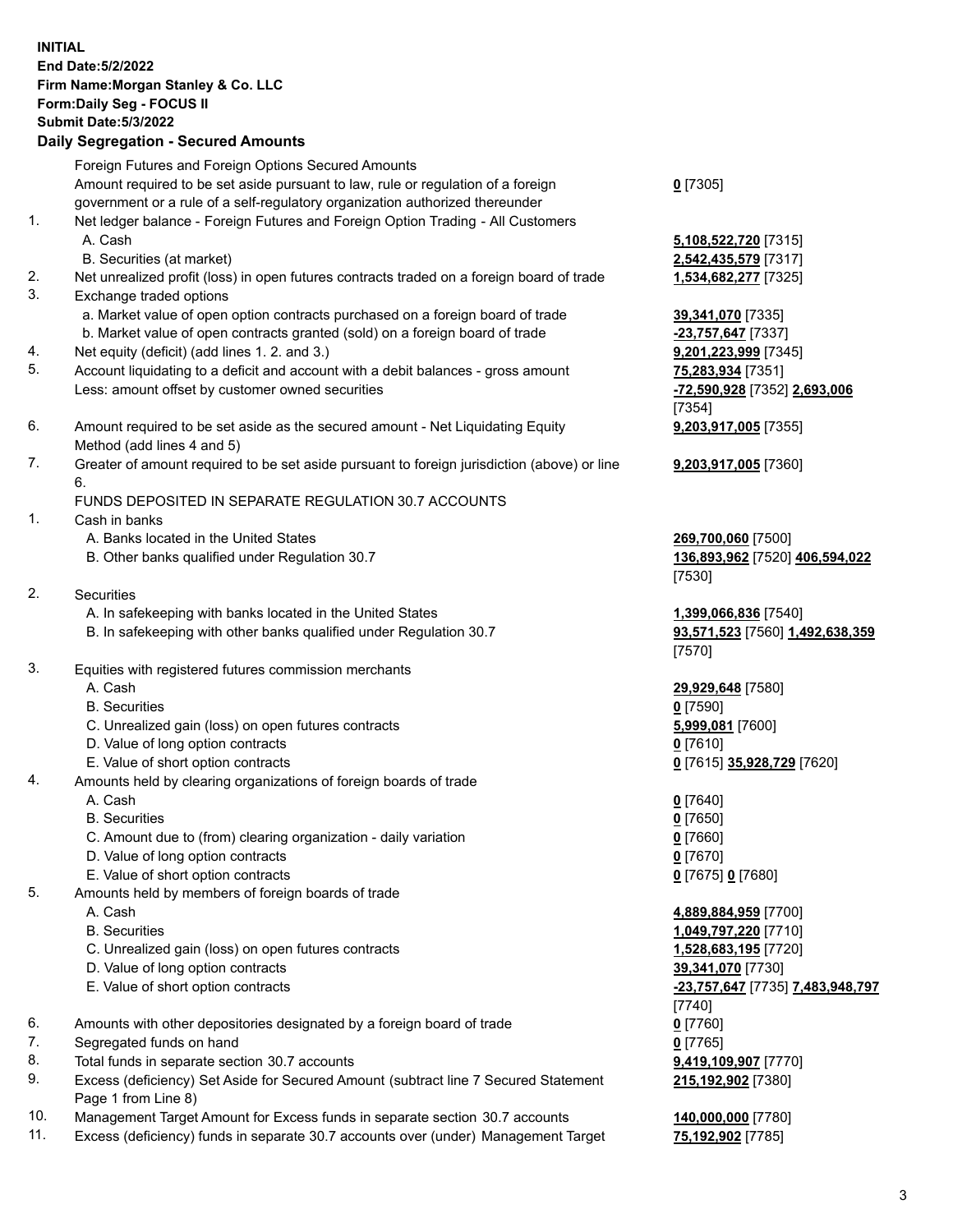**INITIAL End Date:5/2/2022 Firm Name:Morgan Stanley & Co. LLC Form:Daily Seg - FOCUS II Submit Date:5/3/2022 Daily Segregation - Segregation Statement** SEGREGATION REQUIREMENTS(Section 4d(2) of the CEAct) 1. Net ledger balance A. Cash **20,722,141,137** [7010] B. Securities (at market) **8,779,718,178** [7020] 2. Net unrealized profit (loss) in open futures contracts traded on a contract market **-3,306,233,463** [7030] 3. Exchange traded options A. Add market value of open option contracts purchased on a contract market **2,847,531,042** [7032] B. Deduct market value of open option contracts granted (sold) on a contract market **-2,198,552,733** [7033] 4. Net equity (deficit) (add lines 1, 2 and 3) **26,844,604,161** [7040] 5. Accounts liquidating to a deficit and accounts with debit balances - gross amount **1,153,155,262** [7045] Less: amount offset by customer securities **-1,139,764,645** [7047] **13,390,617** [7050] 6. Amount required to be segregated (add lines 4 and 5) **26,857,994,778** [7060] FUNDS IN SEGREGATED ACCOUNTS 7. Deposited in segregated funds bank accounts A. Cash **1,827,105,279** [7070] B. Securities representing investments of customers' funds (at market) **0** [7080] C. Securities held for particular customers or option customers in lieu of cash (at market) **3,828,158,882** [7090] 8. Margins on deposit with derivatives clearing organizations of contract markets A. Cash **15,611,292,807** [7100] B. Securities representing investments of customers' funds (at market) **0** [7110] C. Securities held for particular customers or option customers in lieu of cash (at market) **4,794,753,239** [7120] 9. Net settlement from (to) derivatives clearing organizations of contract markets **360,972,665** [7130] 10. Exchange traded options A. Value of open long option contracts **2,847,531,042** [7132] B. Value of open short option contracts **-2,198,552,733** [7133] 11. Net equities with other FCMs A. Net liquidating equity **17,711,425** [7140] B. Securities representing investments of customers' funds (at market) **0** [7160] C. Securities held for particular customers or option customers in lieu of cash (at market) **0** [7170] 12. Segregated funds on hand **156,806,057** [7150] 13. Total amount in segregation (add lines 7 through 12) **27,245,778,663** [7180] 14. Excess (deficiency) funds in segregation (subtract line 6 from line 13) **387,783,885** [7190] 15. Management Target Amount for Excess funds in segregation **235,000,000** [7194]

16. Excess (deficiency) funds in segregation over (under) Management Target Amount Excess

**152,783,885** [7198]